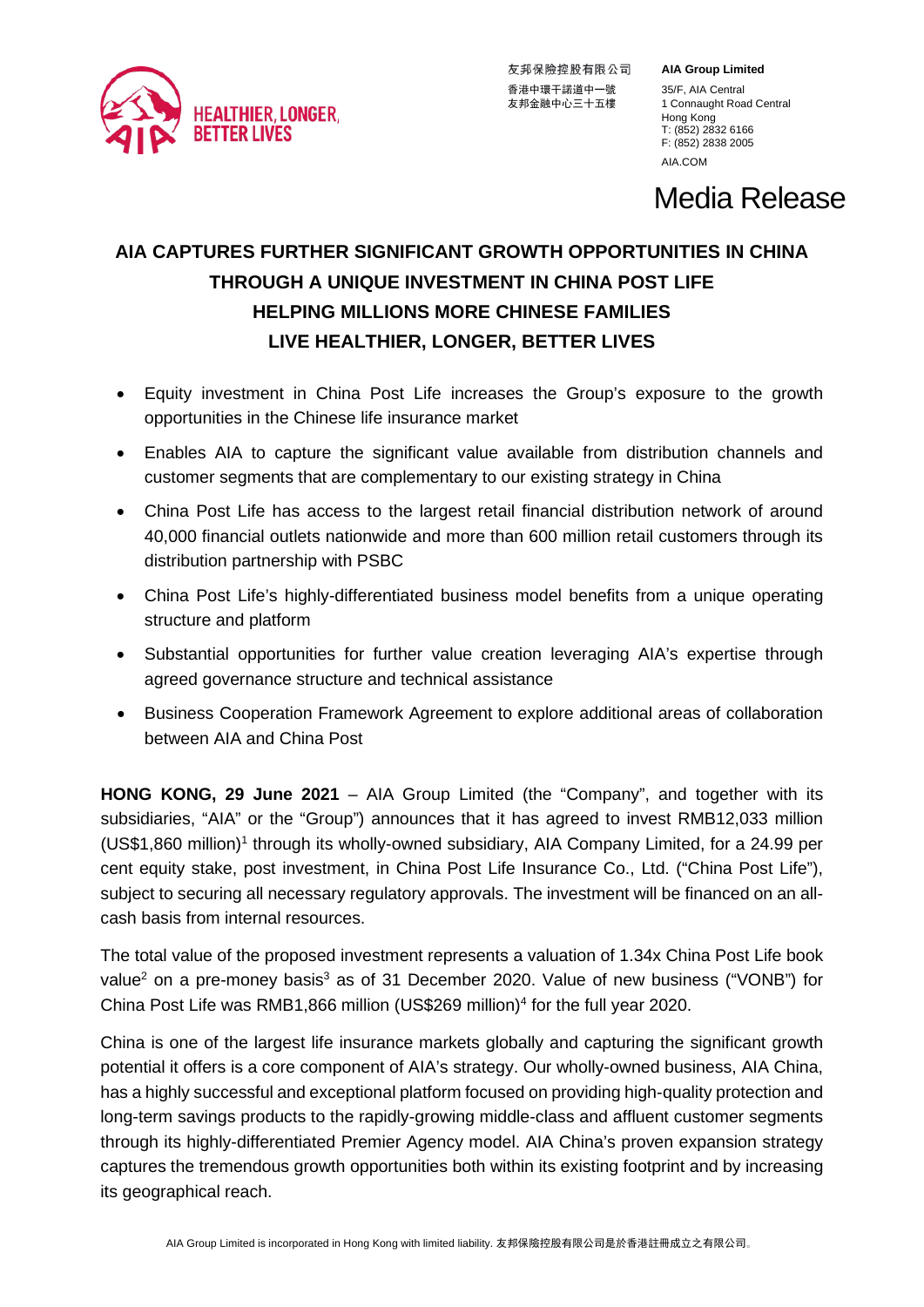### *AIA CAPTURES FURTHER SIGNIFICANT GROWTH OPPORTUNITIES IN CHINA THROUGH A UNIQUE INVESTMENT IN CHINA POST LIFE HELPING MILLIONS MORE CHINESE FAMILIES LIVE HEALTHIER, LONGER, BETTER LIVES*

# *Page 2*

AIA's investment in China Post Life increases the Group's exposure to the growth opportunities in the Chinese life insurance market and enables AIA to capture the significant value available from distribution channels and customer segments that are complementary to our existing strategy in China. The Group's operations of AIA China will remain entirely independent of this investment.

China Post Life is a subsidiary of China Post Group Co., Ltd. ("China Post") and is the leading bank-affiliated<sup>5</sup> life insurer focused on bringing financial protection to the mass and emerging mass-affluent market in China. Through its distribution partnership with Postal Savings Bank of China Co., Ltd. ("PSBC"), it has access to the largest retail financial distribution network of around 40,000 financial outlets nationwide and more than 600 million retail customers. China Post Life currently distributes in 21 provinces, covering 80 per cent of the PSBC network.

China Post Life also has a unique operating structure and platform for distribution and customer servicing using China Post's infrastructure and resources. This distinctive model is an important competitive advantage and enables profitable growth at scale with market-leading efficiency.

AIA brings its extensive life insurance expertise and proven track record in Asian distribution partnerships to support the acceleration of China Post Life's strategic priorities to grow its share of distribution through PSBC and move towards long-term savings with protection products to meet the evolving needs of Chinese customers.

A dedicated joint team comprising representatives from AIA Group Office and China Post Life will form the Technical Assistance Advisory Committee reporting directly to the board of directors of China Post Life. Areas of technical support and cooperation will include product development, technology, investment and risk management expertise, as well as support in expanding and deepening China Post Life's unique distribution opportunity. AIA will have the right to nominate one non-executive director to China Post Life's board of directors.

AIA and China Post have also entered into a Business Cooperation Framework Agreement to explore additional business opportunities.

**Lee Yuan Siong, AIA's Group Chief Executive and President, said:** "The Chinese insurance market is already the second-largest in the world with immense long-term growth opportunities given the protection gap of more than US\$40 trillion<sup>6</sup>. This unique investment in China Post Life enables AIA to capture additional areas of growth and benefit from the substantial potential for value creation.

"The strong and aligned relationship between China Post Life and China Post is the right model at the right time for successful partnership distribution in China. AIA's proven track record makes us the ideal investor to help China Post Life build on their success and deliver long-term, sustainable VONB growth.

"AIA's investment in China Post Life is highly complementary to our strategy in China and enables the Group to capture significant upside from additional distribution channels and customer segments, helping millions more Chinese families live Healthier, Longer, Better Lives."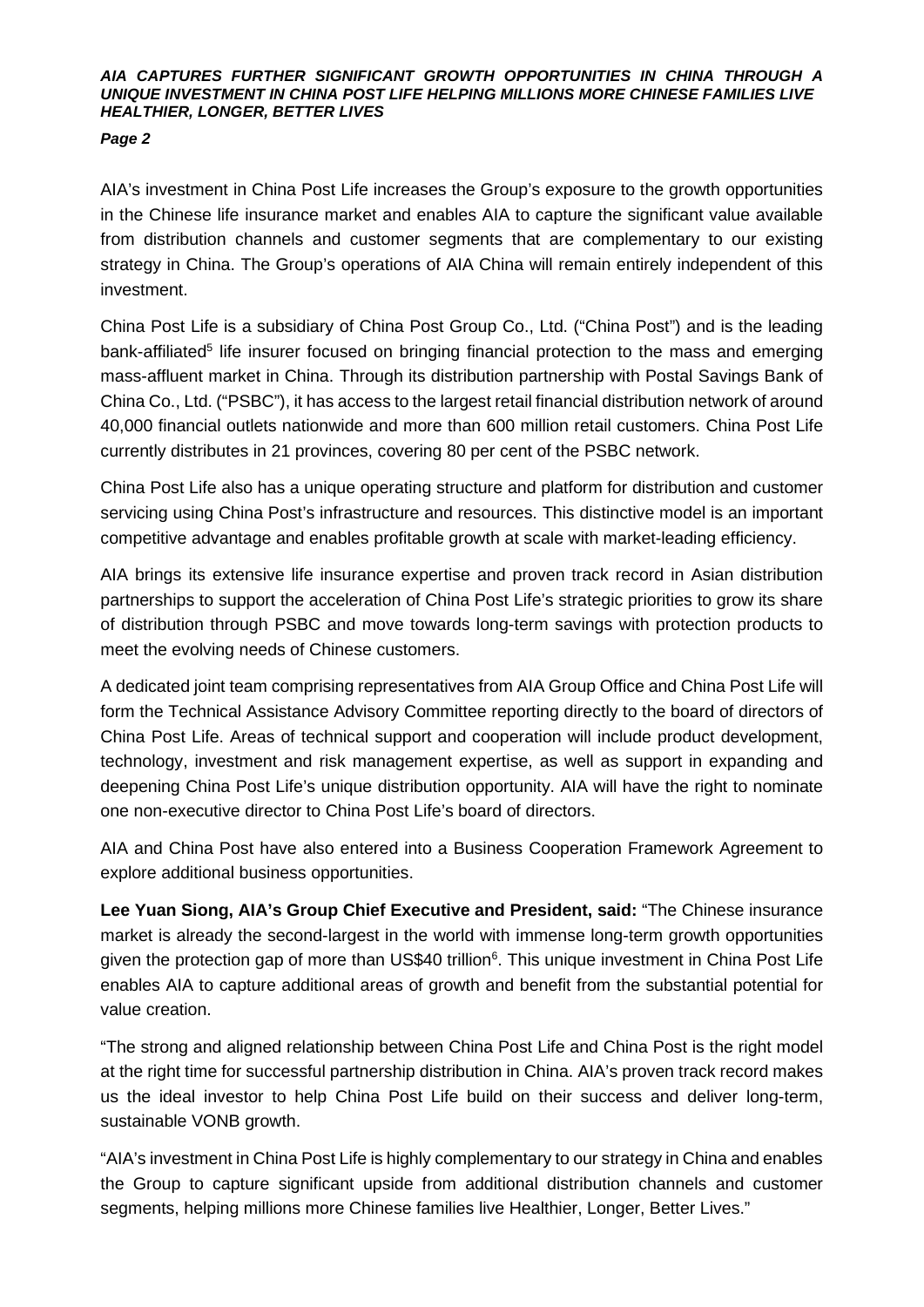### *AIA CAPTURES FURTHER SIGNIFICANT GROWTH OPPORTUNITIES IN CHINA THROUGH A UNIQUE INVESTMENT IN CHINA POST LIFE HELPING MILLIONS MORE CHINESE FAMILIES LIVE HEALTHIER, LONGER, BETTER LIVES*

## *Page 3*

**Dang Xiurong, Party Secretary and Chairwoman of China Post Life, said:** "We are delighted to welcome AIA as a strategic investor in China Post Life. AIA is globally recognised as the leading pan-Asian life and health insurer with an outstanding track record of delivering value creation for shareholders since its IPO in 2010.

"China Post Life has a rare opportunity as one of the fastest growing life insurers in China. Our unique operating model and the largest retail financial distribution network are distinctive competitive advantages and the cornerstones of our strategic ambitions.

"We are confident that with the support of AIA's unrivalled experience, we will advance our strategic priorities and bring financial protection to the under-penetrated mass and emerging mass-affluent market at pace, while capturing the significant potential for further growth and sustainable value creation."

 $-$  End  $-$ 

# **About AIA**

AIA Group Limited and its subsidiaries (collectively "AIA" or the "Group") comprise the largest independent publicly listed pan-Asian life insurance group. It has a presence in 18 markets – wholly-owned branches and subsidiaries in Mainland China, Hong Kong SAR<sup>7</sup>, Thailand, Singapore, Malaysia, Australia, Cambodia, Indonesia, Myanmar, the Philippines, South Korea, Sri Lanka, Taiwan (China), Vietnam, Brunei, Macau SAR<sup>8</sup> and New Zealand, and a 49 per cent joint venture in India.

The business that is now AIA was first established in Shanghai more than a century ago in 1919. It is a market leader in Asia (ex-Japan) based on life insurance premiums and holds leading positions across the majority of its markets. It had total assets of US\$326 billion as of 31 December 2020.

AIA meets the long-term savings and protection needs of individuals by offering a range of products and services including life insurance, accident and health insurance and savings plans. The Group also provides employee benefits, credit life and pension services to corporate clients. Through an extensive network of agents, partners and employees across Asia, AIA serves the holders of more than 38 million individual policies and over 16 million participating members of group insurance schemes.

AIA Group Limited is listed on the Main Board of The Stock Exchange of Hong Kong Limited under the stock code "1299" with American Depositary Receipts (Level 1) traded on the over-thecounter market (ticker symbol: "AAGIY").